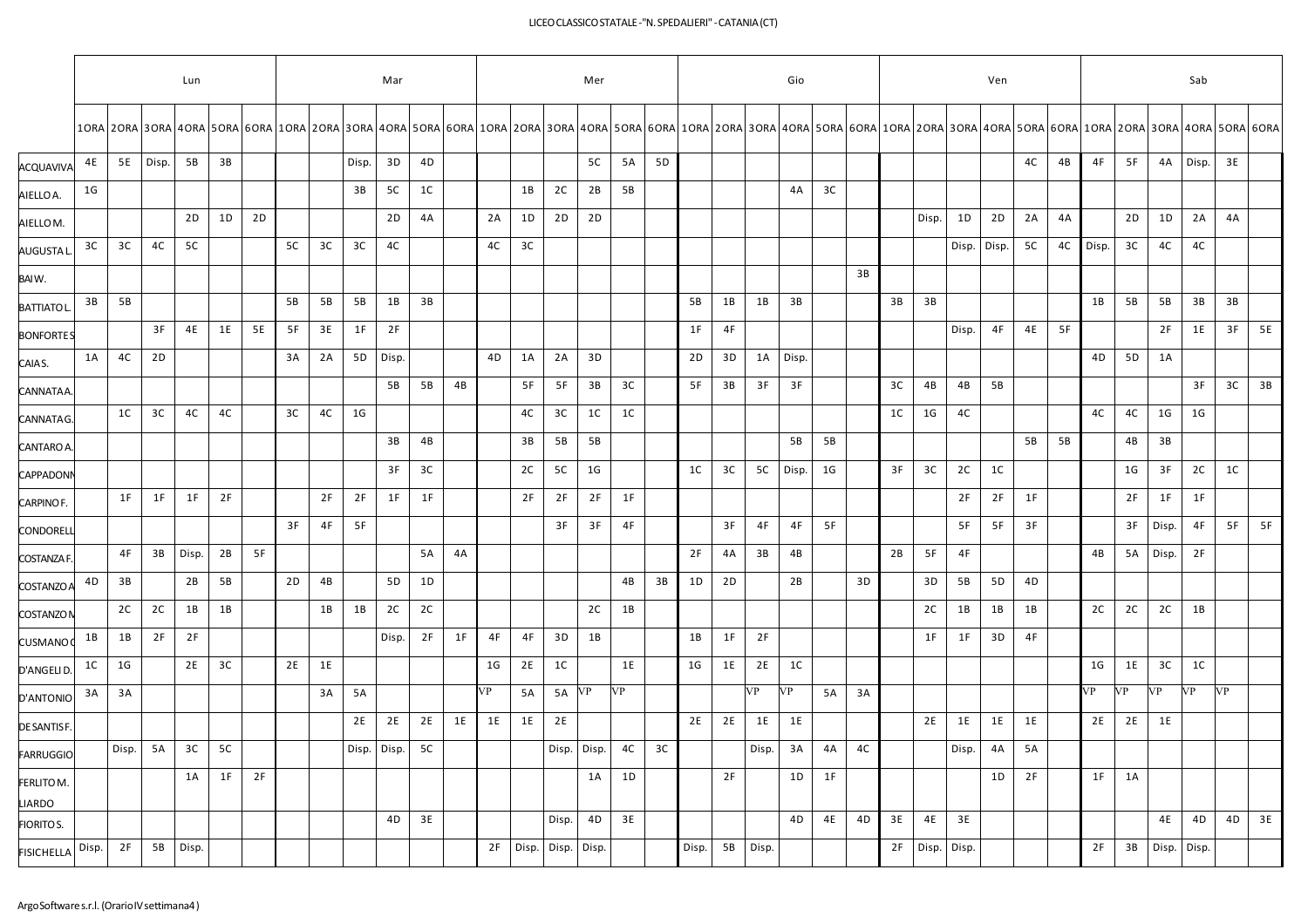## LICEOCLASSICOSTATALE-"N.SPEDALIERI" -CATANIA(CT)

| Lun |                  |                |                |                |                |                |    |                |             |                |                |                |    |                | Mar            |    |    |                |                |             | Mer            |                |    | Gio         |                |                |       |                |                |                | Ven            |                |                |                |                                                                                                                                                                                                                                |  |  | Sab |  |  |  |  |  |  |
|-----|------------------|----------------|----------------|----------------|----------------|----------------|----|----------------|-------------|----------------|----------------|----------------|----|----------------|----------------|----|----|----------------|----------------|-------------|----------------|----------------|----|-------------|----------------|----------------|-------|----------------|----------------|----------------|----------------|----------------|----------------|----------------|--------------------------------------------------------------------------------------------------------------------------------------------------------------------------------------------------------------------------------|--|--|-----|--|--|--|--|--|--|
|     |                  |                |                |                |                |                |    |                |             |                |                |                |    |                |                |    |    |                |                |             |                |                |    |             |                |                |       |                |                |                |                |                |                |                |                                                                                                                                                                                                                                |  |  |     |  |  |  |  |  |  |
|     |                  |                |                |                |                |                |    |                | 4E          | 4E             |                |                | 4E | 4E             | 5E             | 2A |    | 5E             | 2A             | 2A          |                |                |    |             |                | 5E             | 5E    | 5E             | 4E             | 2A             | 4E             | 5E             | <b>5E</b>      |                |                                                                                                                                                                                                                                |  |  |     |  |  |  |  |  |  |
|     |                  |                |                |                |                |                |    |                |             |                |                |                |    |                |                |    |    |                |                |             |                |                |    |             |                |                |       |                |                |                |                |                |                |                |                                                                                                                                                                                                                                |  |  |     |  |  |  |  |  |  |
| 4F  | 2A               | 3A             | 3F             |                |                |                |    | 2A             | 3A          | 3F             | 4F             | 1A             | 2A | 3A             | 3A             |    |    |                |                |             |                |                |    |             |                |                |       | 1A             | 4F             | 1A             | 2A             | 4F             | 3A             |                |                                                                                                                                                                                                                                |  |  |     |  |  |  |  |  |  |
|     |                  |                |                |                |                |                | 2E | 1E             | 1E          |                |                | 2E             | 5B | 1E             | 1E             |    |    |                |                | 5B          | 2E             | 1E             |    | 1E          | 1E             |                | 2E    | 2E             |                |                |                | 2E             | 2E             | 5B             | 5B                                                                                                                                                                                                                             |  |  |     |  |  |  |  |  |  |
| 1E  | 2E               | 4E             | Disp.          | 3E             |                | <b>5E</b>      | 1F | 1D             |             |                |                | 1D             | 3E |                |                |    |    |                |                |             |                |                |    | 1B          | 5B             | 2E             | 1F    |                |                | 1E             | 1B             |                | 5B             | 4E             |                                                                                                                                                                                                                                |  |  |     |  |  |  |  |  |  |
|     | 5A               | 4A             | 4A             | 3A             |                |                |    |                |             |                |                |                |    |                |                | 3A | 3A |                | 5A             | 4A          | 5A             | 3A             |    |             | 4A             | 4A             | 5A    | 3A             |                |                |                | 3A             | 4A             | <b>5A</b>      | 5A                                                                                                                                                                                                                             |  |  |     |  |  |  |  |  |  |
|     |                  |                |                |                |                |                | 5C | 5C             | Disp.       | 4C             |                |                |    | 4C             | 4C             | 5C | 5C |                |                |             | Disp.          | 5C             | 3C |             |                | Disp.          | 3C    | 3C             |                |                |                | Disp.          | 3C             | 5C             | 5C                                                                                                                                                                                                                             |  |  |     |  |  |  |  |  |  |
| 4B  | 4E               | 5C             | 3B             |                |                | 3B             | 5E | 5E             | 4B          |                |                |                |    |                |                |    |    | 5C             | 5E             | 5E          |                |                |    |             |                | Disp.          | 5C    | 3B             |                |                | <b>5E</b>      | 4B             | 4E             | 5E             |                                                                                                                                                                                                                                |  |  |     |  |  |  |  |  |  |
|     |                  |                |                |                |                |                |    |                |             |                |                |                |    |                |                |    |    |                |                |             |                |                |    |             |                |                |       |                |                |                |                |                |                |                |                                                                                                                                                                                                                                |  |  |     |  |  |  |  |  |  |
|     |                  | 1C             | 1G             | 4B             |                |                |    | 4B             | Disp.       | 1B             | 1C             |                | 1C | 4B             | 4B             | 1G |    |                |                |             | 1B             | 4B             | 4B | 1G          | 1B             | Disp.          | 4B    |                |                |                |                |                |                |                |                                                                                                                                                                                                                                |  |  |     |  |  |  |  |  |  |
|     |                  | 3E             | 3E             | 2C             | 2C             |                | 2C | 3E             | 3C          |                |                |                |    |                |                |    |    | 2C             | 2C             | 3C          | 3C             |                |    |             |                |                |       | 2C             | 5C             |                | 5C             | 5C             | Disp.          | 2C             | 3C                                                                                                                                                                                                                             |  |  |     |  |  |  |  |  |  |
|     |                  |                |                |                |                |                | 2D | 2B             | 2B          |                | 1D             | 2D             | 2D | 1D             |                | 4D |    |                | 2B             | 2D          | 5 <sub>D</sub> | 4D             |    | 1D          | 1D             | 5 <sub>D</sub> | 4D    |                |                |                |                |                | 2B             | 5 <sub>D</sub> |                                                                                                                                                                                                                                |  |  |     |  |  |  |  |  |  |
|     |                  | 4B             | 4B             | 5F             | 2B             |                |    |                | 5F          | 2B             | 1B             |                | 4B | 1B             | 1F             | 2B |    |                | 4B             | 1F          | 1F             | 1B             |    |             |                |                |       |                |                | 2B             | 1F             | 1B             |                |                |                                                                                                                                                                                                                                |  |  |     |  |  |  |  |  |  |
|     | 1E               | 1E             | Disp.          | 2E             | 2E             |                |    | 4E             | 3E          | 1E             |                |                |    |                | 2E             | 5E | 5E | 1E             | 3E             | 3E          |                | 2E             |    |             | 5E             | 4E             | 4E    |                |                |                |                |                |                |                |                                                                                                                                                                                                                                |  |  |     |  |  |  |  |  |  |
| 4A  | 4A               | Disp.          | 5A             | 5A             |                | 5A             | 4A | 4A             |             |                |                | 4A             | 4A |                |                |    |    |                |                |             |                |                |    |             |                |                | 3A    | 4A             | 5A             |                | Disp.          | 5A             | 5A             | 3A             | 3A                                                                                                                                                                                                                             |  |  |     |  |  |  |  |  |  |
| 3D  | 3D               | Disp.          | 5D             | 5D             |                | 5 <sub>D</sub> | 3D | Disp.          |             |                |                |                |    | Disp.          | Disp.          | 3D | 3D | 5 <sub>D</sub> |                |             |                |                |    | 3D          | 5D             |                |       |                |                |                |                |                |                |                |                                                                                                                                                                                                                                |  |  |     |  |  |  |  |  |  |
| 3F  | 3F               | 4F             |                |                |                |                | 5F |                | 4F          | 4F             |                |                |    | 4F             | 4F             | 3F | 3F |                |                |             |                | 3F             | 3F |             |                |                |       |                |                |                | 4F             | 5F             | 5F             | Disp.          | 3F                                                                                                                                                                                                                             |  |  |     |  |  |  |  |  |  |
|     |                  |                | 5F             | 4F             | 5 <sub>D</sub> |                | 3F | 4D             |             |                |                |                |    |                |                |    |    |                | 5F             | 4B          | Disp.          | 3D             |    |             | 3F             | Disp.          | Disp. | 4B             |                |                |                | 4D             | 5 <sub>D</sub> | 4F             | 3D                                                                                                                                                                                                                             |  |  |     |  |  |  |  |  |  |
|     | 5F               | 5F             | 4F             | 3F             |                |                |    | 3F             | Disp.       | 5F             |                |                |    |                | Disp.          | 5F | 5F |                |                | 5F          | 5F             | 4F             | 4F |             | 4F             | 3F             | 3F    | 5F             |                |                |                |                |                |                |                                                                                                                                                                                                                                |  |  |     |  |  |  |  |  |  |
|     | 1A               | 1A             | 3A             | 2A             |                |                |    | 3A             | 2A          | 2A             | 1A             |                |    |                | 2A             | 1A |    |                | 3A             | 3A          | 2A             | 1A             |    | 2A          | 2A             | 2A             | 2A    |                |                |                |                |                |                |                |                                                                                                                                                                                                                                |  |  |     |  |  |  |  |  |  |
|     | 5 <sub>D</sub>   | 5 <sub>D</sub> | 4D             | 4D             |                |                |    |                |             | 5 <sub>D</sub> | 4D             |                | 4D | 4D             | 5 <sub>D</sub> | 5D |    |                | 4D             | 4D          | Disp.          | 5 <sub>D</sub> |    |             |                | 4D             | Disp. | 5 <sub>D</sub> | 5 <sub>D</sub> |                |                |                |                |                |                                                                                                                                                                                                                                |  |  |     |  |  |  |  |  |  |
| 1A  | 1A               | 1A             | 1A             |                |                |                | 1A | 1A             | 1A          |                |                | 1A             | 1A | 1A             | 1A             |    |    | 1A             | 1A             | 1A          | 1A             |                |    | 1A          | 1A             | 1A             |       |                |                |                |                |                |                |                |                                                                                                                                                                                                                                |  |  |     |  |  |  |  |  |  |
|     | 1D               | 1D             | 1D             | 2D             |                |                |    |                | 1D          | 2D             |                |                |    |                |                |    |    |                | 1D             | 1D          | 2D             | 2D             |    | 2D          | 2D             | 2D             |       | 1D             |                | 1D             | 1D             | 2D             | 2D             |                |                                                                                                                                                                                                                                |  |  |     |  |  |  |  |  |  |
|     |                  | 1 <sub>G</sub> | 1 <sup>C</sup> | 1 <sup>C</sup> | 5A             |                |    | 2C             | 4A          | 1G             | 1 <sub>G</sub> |                |    |                | 4A             | 4A | 5A |                | 1 <sup>C</sup> | 5A          | 2C             | 2C             |    |             |                | 1G             | 2C    | 1C             |                |                |                |                |                |                |                                                                                                                                                                                                                                |  |  |     |  |  |  |  |  |  |
|     |                  |                |                |                |                |                | 1G | 1 <sup>C</sup> | 1C          |                |                | 1 <sup>C</sup> | 1G | 1 <sub>G</sub> |                |    |    |                | 1G             | 1G          | 1G             | 1C             |    |             | 1 <sup>C</sup> | 1C             | 1G    | 1G             |                | 1 <sup>C</sup> | 1 <sup>C</sup> | 1 <sup>C</sup> |                | 1 <sub>G</sub> |                                                                                                                                                                                                                                |  |  |     |  |  |  |  |  |  |
|     | <b>GAUDIOSOF</b> | 1D             | 1D             | 1D             | 1D             |                |    | 1D             | 1D<br>Disp. | 1D             | 1D             |                |    | 1D             | 1D             | 1D | 1D |                |                | 1D<br>Disp. | 1D<br>Disp.    | Disp.<br>1D    | 1D | Disp. Disp. |                |                | Disp. |                |                |                |                |                | 1D             | 1D             | 10RA 20RA 30RA 40RA 50RA 60RA 10RA 20RA 30RA 40RA 50RA 60RA 10RA 20RA 30RA 40RA 50RA 60RA 10RA 20RA 30RA 40RA 50RA 60RA 10RA 20RA 60RA 10RA 20RA 30RA 40RA 50RA 60RA 10RA 20RA 30RA 40RA 50RA 40RA 50RA 40RA 50RA 40RA 50RA 40 |  |  |     |  |  |  |  |  |  |